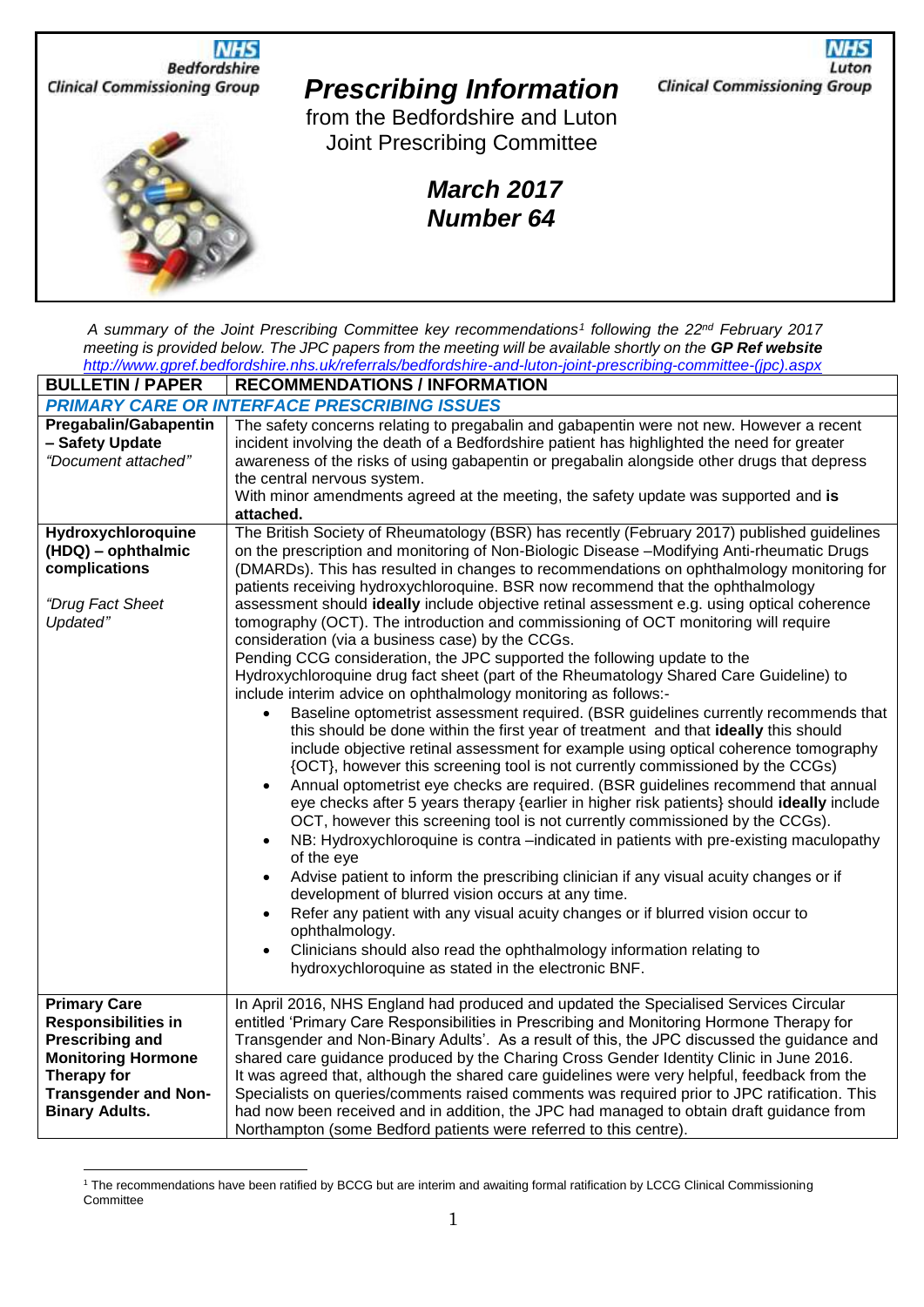| "Guidance from<br><b>Specialist Centres will</b><br>be added to GPref<br>website when available"                                                                                                                    | The Committee supported the addition of the final Charing Cross Guidelines and final<br>Northamptonshire Memorandum of Understanding to GPref to act as a resource for GPs.<br>The Committee also discussed the use of Eflornithine 11.5% Cream (Vaniqa®) and agreed that<br>patients who have undergone transgender reassignment surgery should be treated in the same<br>way as all other patients as outlined in JPC Bulletin 188:-<br>http://www.gpref.bedfordshire.nhs.uk/media/110488/ADVGUID EflornithineForTheTreatmentOf<br>Hirsutism_BriefingPaperBulletin188.pdf                                                                                                                                                                                                                                                                                                                                                                                                                                                                                                                                                                                                                                                                                                                                                                                                                                                                    |
|---------------------------------------------------------------------------------------------------------------------------------------------------------------------------------------------------------------------|------------------------------------------------------------------------------------------------------------------------------------------------------------------------------------------------------------------------------------------------------------------------------------------------------------------------------------------------------------------------------------------------------------------------------------------------------------------------------------------------------------------------------------------------------------------------------------------------------------------------------------------------------------------------------------------------------------------------------------------------------------------------------------------------------------------------------------------------------------------------------------------------------------------------------------------------------------------------------------------------------------------------------------------------------------------------------------------------------------------------------------------------------------------------------------------------------------------------------------------------------------------------------------------------------------------------------------------------------------------------------------------------------------------------------------------------|
| <b>Melatonin Shared Care</b><br><b>Guidelines (revised)</b><br>and Melatonin Cost-<br><b>Effective Choices</b><br><b>Bulletin.</b><br>"SCG will be available<br>after ELFT has<br>considered the JPC<br>amendments" | The JPC has shared care guidelines which were agreed with our Community Paediatricians<br>and our previous Mental Health Provider (SEPT). ELFT (our current Mental Health Provider)<br>also had a Melatonin Shared Care Guideline which they have just reviewed and discussed at<br>the ELFT Medicines Management Committee in January 2017. JPC members had been given<br>the opportunity to comment on previous drafts of the ELFT guideline. The majority of these<br>comments had been included in the latest draft. The Committee discussed the shared care<br>guideline and with amendments agreed at the meeting, supported the Shared Care Guideline<br>(SCG). This will replace the current JPC approved guideline after ELFT has had the<br>opportunity to consider the JPC amendments.<br>LCCG has agreed to share a Melatonin Cost-Effective Choices Bulletin. The Committee<br>reviewed the bulletin and agreed to adopt it across Bedfordshire CCG.<br><b>Community Pharmacists to note:</b> The SCG recommends that patients with swallowing<br>difficulties may need to crush the melatonin m/r tablet before administering. In these cases the<br>prescription should state that the medication is to be crushed prior to administration.                                                                                                                                                                                     |
| <b>Glucagon-like peptide</b><br>1(GLP-1) receptor<br>agonist review and<br>shared care guideline.<br>"Revised bulletin & SCG<br>approved"                                                                           | The draft GLP 1 agonist bulletin and draft shared care guideline were approved at the last<br>meeting subject to confirmation of the Specialist Diabetes Teams (as comments had not been<br>received in time for consideration at the meeting). Following the meeting, comments on the<br>shared care guideline (SCG) were received from the specialist diabetes teams and<br>incorporated into the current version of the guideline. As there were a large number of changes<br>requested, further JPC discussion and agreement was required.<br>The Committee discussed the updated overarching shared care guidelines and drug fact<br>sheets and with amendments agreed at the meeting, supported the documents.<br>As a result of the GLP1 shared care guideline amendments, the GLP1 receptor agonist bulletin<br>required amendment including changes to the recommendations on previously agreed criteria<br>for continuation of GLP1 receptor agonists (plus or minus insulin) at 6 and 12 months and to<br>local criteria for using the insulin/GLP1 agonist combination. (Previously the JPC had endorsed<br>the use of GLP1 agonists after a trial of insulin therapy. The new recommendations allow the<br>use of GLP1 agonists prior to insulin therapy). The amended bulletin was supported by the<br>Committee.                                                                                                                |
| <b>Heavy Menstrual</b><br><b>Bleeding (including</b><br>ulipristal use) - Beds &<br><b>Herts Priorities Forum</b><br><b>Update</b><br>"Ulipristal prescribing-<br>Specialist initiation & GP<br>to continue"        | The JPC previously supported the use of ulipristal pre surgery in JPC Bulletin 186.<br>Following on from this, there was a licence extension to the use of ulipristal to include<br>'intermittent treatment of moderate to severe symptoms of uterine fibroids in adult women of<br>reproductive age.'<br>The JPC agreed that intermittent use of ulipristal should be considered alongside surgical<br>options as part of a pathway for the treatment of Heavy Menstrual Bleeding and as the Beds &<br>Herts Priorities Forum was in the process of reviewing their pathway, that they should be asked<br>to consider ulipristal as part of the review.<br>The Beds & Herts Priorities Forum had just issued the final pathway (still noted as interim<br>guidance on the website) and the JPC agreed to support the Priorities Forum Guidance (No 26<br>- Heavy Menstrual Bleeding including referral thresholds, hysterectomy, endometrial ablation,<br>uterine artery embolism and use of ulipristal acetate) with respect to the use of ulipristal<br>http://www.enhertsccg.nhs.uk/bedfordshire-and-hertfordshire-priorities-<br>forum?field doc search words value=&page=1 and to 'retire' JPC bulletin 168.<br>As the Priorities Forum Guidance only recommends ulipristal acetate as part of the secondary<br>care pathway, the JPC recommendation that the drug should be initiated in secondary care and<br>continued by GPs stands. |
| <b>Adrenaline Auto-</b><br>injectors - Bulletin<br>update                                                                                                                                                           | The JPC Adrenaline Auto-injectors bulletin has been updated slightly to include some changes<br>to the summary of product characteristics (SPCs) of the various devices, changes in expiry<br>date and price of Emerade® and information relating to the publication of updated (October<br>2016) guidelines from the British Society of Allergy and Clinical Immunity (BSACI).<br>The amendment to the bulletin and updated recommendations were supported by the<br>Committee. The recommendations have been updated to include the following:-                                                                                                                                                                                                                                                                                                                                                                                                                                                                                                                                                                                                                                                                                                                                                                                                                                                                                              |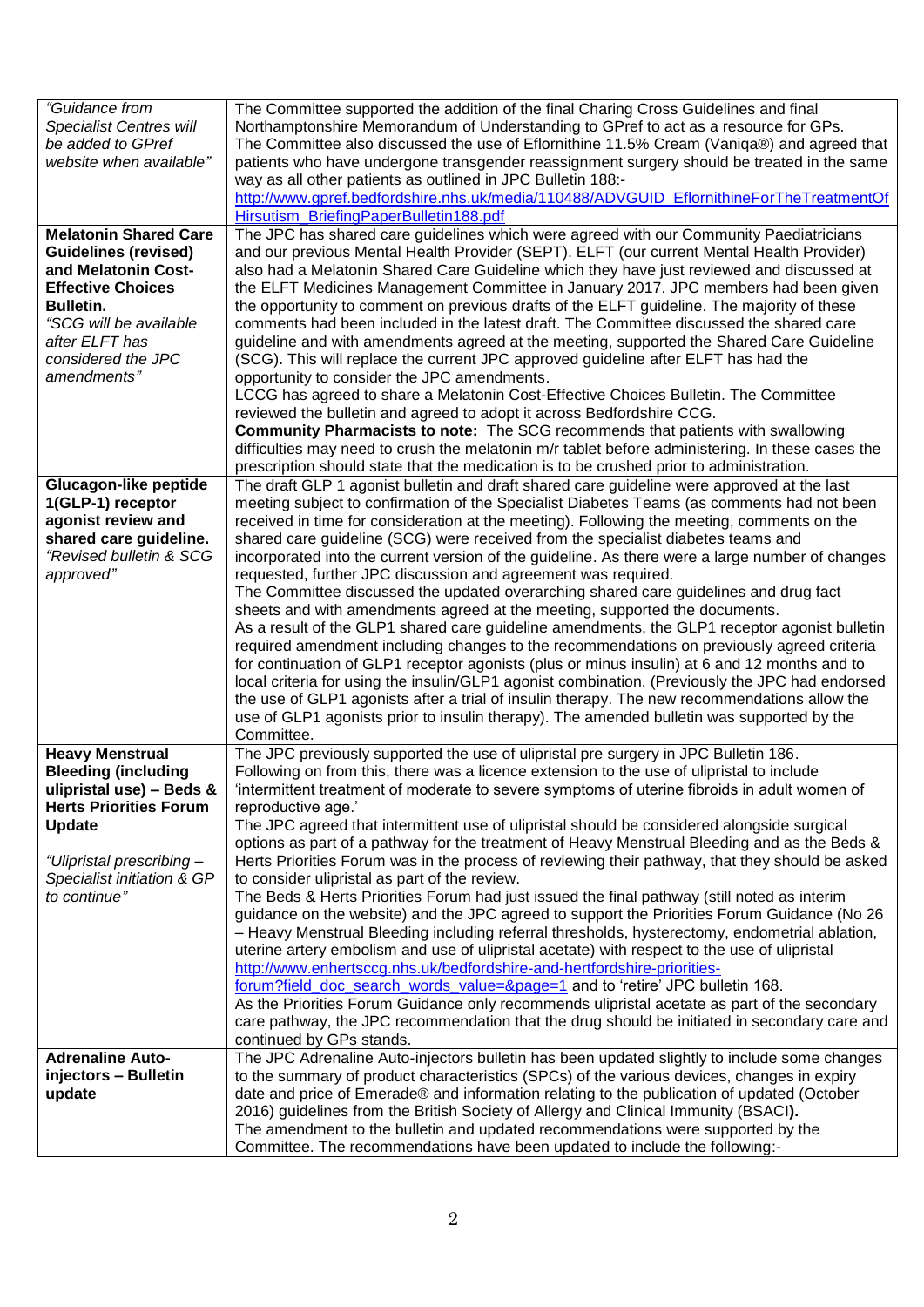|                                                   | The SPCs for Jext® and EpiPen® both contain the statement 'In patients with thick<br>$\bullet$<br>sub-cutaneous fat layer, there is a risk for adrenaline not reaching the muscle tissue<br>resulting in a suboptimal effect'. |
|---------------------------------------------------|--------------------------------------------------------------------------------------------------------------------------------------------------------------------------------------------------------------------------------|
|                                                   | <b>QUANTITY OF AUTO-INJECTORS TO BE ISSUED</b><br>Clinicians should follow the MHRA recommendation that states that patients should                                                                                            |
|                                                   | carry two adrenaline auto-injectors at all times.                                                                                                                                                                              |
|                                                   | Prescribing a maximum of two devices is normally recommended (unless there are<br>exceptional circumstances) with patients being advised to carry the devices with them<br>at all times.                                       |
|                                                   | The above recommendation with regards the quantity of auto injectors to issue will be reviewed<br>if required, following the results of communication between MHRA and BSACI.                                                  |
| <b>Community</b>                                  | Public Health England has issued a January 2017 version of "Management of infections                                                                                                                                           |
| Antimicrobial                                     | guidance for primary care for consultation and local adaptation" which includes changes to the                                                                                                                                 |
| <b>Guidelines Update -</b><br>UTI                 | treatment choices for urinary tract infections (UTIs) and recurrent UTI prophylaxis in support of<br>the Antibiotic Quality Premium that aims to reduce the inappropriate prescribing of trimethoprim                          |
|                                                   | in UTIs.                                                                                                                                                                                                                       |
|                                                   | The Committee supported the proposed revisions to the UTI section of the Community                                                                                                                                             |
|                                                   | Antimicrobial Prescribing Guidelines, which were in line with the changes to the Public Health                                                                                                                                 |
|                                                   | England guidance.                                                                                                                                                                                                              |
| <b>Community</b><br>Antimicrobial                 | It had been suggested that an alternative to tetracyclines for use in acne is included in our<br>antimicrobial guidelines. From the Clinical Knowledge Summaries on acne vulgaris,                                             |
| <b>Guidelines Update -</b>                        | erythromycin is an alternative if a tetracycline is poorly tolerated or contraindicated (such as in                                                                                                                            |
| Acne                                              | pregnancy). The inclusion of erythromycin as a treatment option was supported by the                                                                                                                                           |
|                                                   | Committee.                                                                                                                                                                                                                     |
|                                                   | <b>SECONDARY CARE PRESCRIBING/COMMISSIONING ISSUES</b>                                                                                                                                                                         |
| <b>Botulinum Toxin A use</b>                      | Botulinum toxin A is excluded from the national tariff and patients who receive this drug are                                                                                                                                  |
| in the acute setting in<br>corneal patients to    | funded on a case by case basis by CCGs. CCGs therefore must have a policy for use.<br>Recommendations on use were agreed at the November 2016 JPC meeting for botulinum toxin                                                  |
| induce ptosis to                                  | A to induce ptosis in the acute and chronic setting. Use in the chronic setting (i.e. ectropion                                                                                                                                |
| prevent corneal                                   | patients who are not suitable for surgery due to other co-morbidities) was supported subject to                                                                                                                                |
| perforations and use in                           | patient selection criteria being produced. The following criteria were supported by the                                                                                                                                        |
| ectropion patients who                            | Committee:-                                                                                                                                                                                                                    |
| are not suitable for<br>surgery due to other      | 1. Patients with reduced mental capacity e.g dementia, learning difficulties.<br>2. Patients taking NOACS or other anticoagulants which cannot be stopped temporarily for                                                      |
| co-morbidities.                                   | surgery, for whom there would be an increased risk of retrobulbar haemorrhage (and                                                                                                                                             |
| "Specialist Use Only"                             | subsequent visual loss) with surgery.                                                                                                                                                                                          |
|                                                   | 3. Patients with physical constraints e.g spinal/ back problems, who cannot lie in one position                                                                                                                                |
|                                                   | for the duration of surgery.                                                                                                                                                                                                   |
|                                                   | NB - Specialist only prescribing and administration                                                                                                                                                                            |
|                                                   | In addition to agreeing the above criteria, the JPC also supported some minor changes to<br>commissioning arrangements relating to the administration of the drug.                                                             |
| <b>Severe Psoriasis</b>                           | As new agents indicated for the treatment of severe psoriasis have come to the market and are                                                                                                                                  |
| <b>Treatment Pathway</b><br>"Specialist Use Only" | being assessed by the NICE Technology Appraisal Process, the JPC agreed that a treatment<br>pathway for severe Psoriasis should be produced.                                                                                   |
|                                                   | The proposed pathway had been discussed with and agreed by dermatologists from the Luton                                                                                                                                       |
|                                                   | & Dunstable Hospital and Bedford Hospital. With a minor amendment agreed at the meeting,                                                                                                                                       |
|                                                   | the pathway was supported.                                                                                                                                                                                                     |
| <b>Update of Biologicals</b>                      | It was agreed at the November 2016 JPC meeting that the Biologic Treatment pathway for RA                                                                                                                                      |
| in RA Algorithm<br>(including                     | should be redesigned to allow a cost effective prescribing message to be included.<br>It was agreed that the pathway would be looked at again outside of the meeting and would be                                              |
| consideration of cost                             | issued if the recommendations were in line with NICE or local approved JPC Guidance. If any                                                                                                                                    |
| effective product                                 | changes outside of NICE or previously agreed JPC Guidance were required, the pathway                                                                                                                                           |
| choices).                                         | would come back to JPC for consideration.                                                                                                                                                                                      |
| "Specialist Use Only"                             |                                                                                                                                                                                                                                |
| <b>Drug Safety Updates</b><br>(DSU)               | The MHRA Drug Safety Updates for December 2016, January 2017 and February 2017 were<br>noted by the Committee for information.                                                                                                 |
| "Important Safety                                 | December 2016 DSU                                                                                                                                                                                                              |
| Updates"                                          | https://www.gov.uk/government/uploads/system/uploads/attachment_data/file/577417/pdf_Dec.                                                                                                                                      |
|                                                   | pdf                                                                                                                                                                                                                            |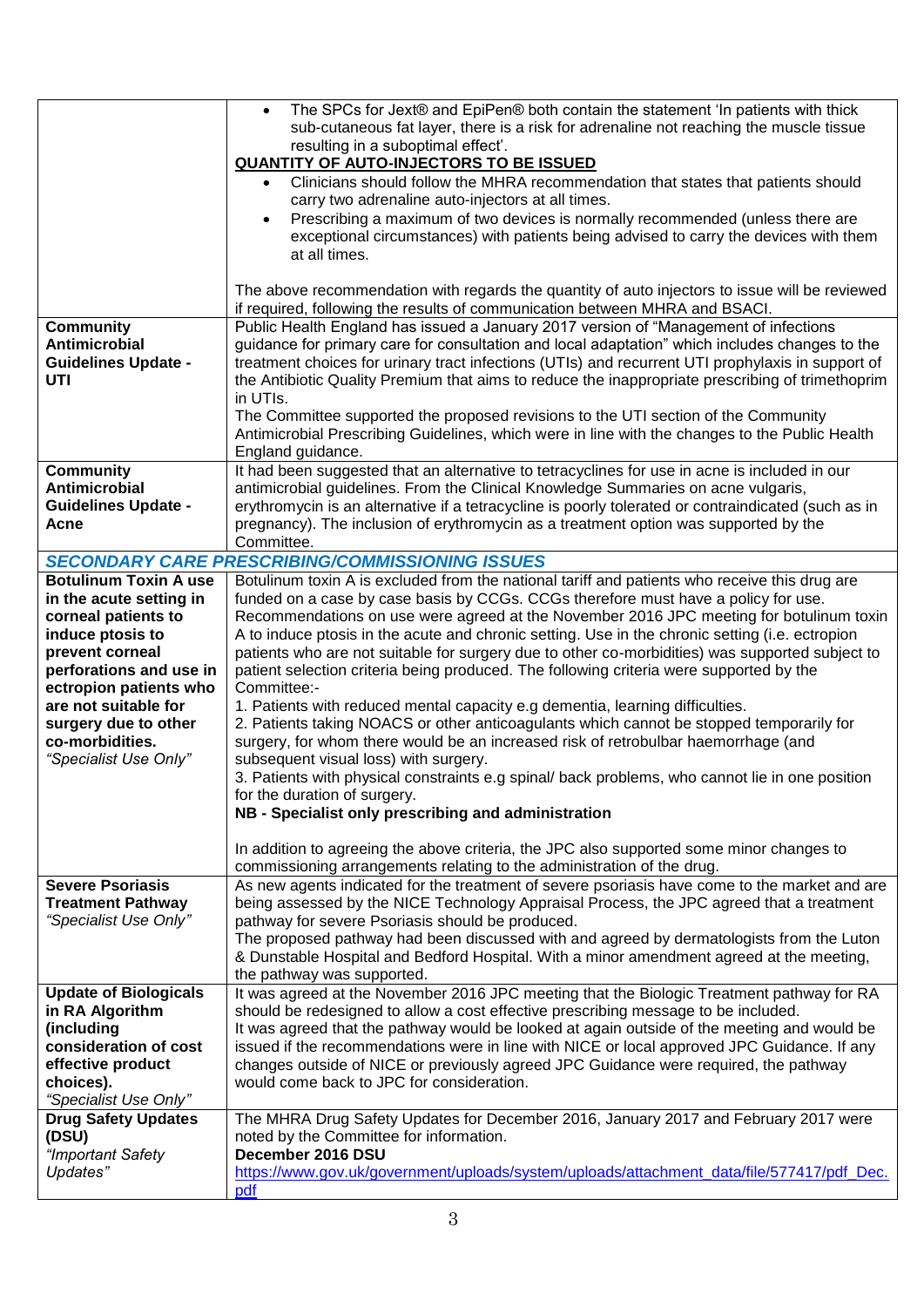|                      | Cobicistat, ritonavir and coadministration with a steroid: risk of<br>systemic corticosteroid adverse effects<br>Spironolactone and renin-angiotensin system drugs in heart<br>failure: risk of potentially fatal hyperkalaemia-clarification |
|----------------------|-----------------------------------------------------------------------------------------------------------------------------------------------------------------------------------------------------------------------------------------------|
|                      |                                                                                                                                                                                                                                               |
|                      | January 2017 DSU<br>https://www.gov.uk/government/uploads/system/uploads/attachment_data/file/584584/pdf_Jan.                                                                                                                                 |
| pdf                  |                                                                                                                                                                                                                                               |
|                      |                                                                                                                                                                                                                                               |
|                      | Direct-acting antiviral interferon-free regimens to treat chronic<br>hepatitis C: risk of hepatitis B reactivation                                                                                                                            |
|                      | Direct-acting antivirals to treat chronic hepatitis C: risk of<br>interaction with vitamin K antagonists and changes in INR                                                                                                                   |
|                      | Apremilast (Otezla ▼): risk of suicidal thoughts and behaviour                                                                                                                                                                                |
|                      | Intravenous N-acetylcysteine (NAC) for paracetamol overdose:<br>reminder of authorised dose regimen; possible need for continued<br>treatment with NAC                                                                                        |
|                      | February 2017 DSU                                                                                                                                                                                                                             |
|                      | https://www.gov.uk/government/uploads/system/uploads/attachment_data/file/592989/Drug_Sa                                                                                                                                                      |
|                      | fety_update_-_February_2017.pdf                                                                                                                                                                                                               |
|                      | Hyoscine butylbromide (Buscopan) injection: risk of serious adverse effects in patients<br>with underlying cardiac disease<br>Yellow Card reporting added to second clinical software system                                                  |
| <b>NICE Guidance</b> |                                                                                                                                                                                                                                               |
|                      | The Committee noted the following NICE Technology Appraisal Guidance for implementation (This list only includes new                                                                                                                          |

The Committee noted the following NICE Technology Appraisal Guidance for implementation (This list only includes new Technology Appraisal (TA) Guidance where the Commissioning responsibility sits with the CCG):-

**Ticagrelor for preventing atherothrombotic events after myocardial infarction.**

NICE Technology appraisal guidance [TA420] Published date: 14 December 2016.

<https://www.nice.org.uk/guidance/ta420>

## **Recommendations**

**1**.1 Ticagrelor, in combination with aspirin, is recommended within its marketing authorisation as an option for preventing atherothrombotic events in adults who had a myocardial infarction and who are at high risk of a further event.

**Treatment should be stopped when clinically indicated or at a maximum of 3 years.**

## *Website Access to JPC Documents:*

The *JPC papers from the meeting will be available shortly on the GP Ref website.*

*[http://www.gpref.bedfordshire.nhs.uk/referrals/bedfordshire-and-luton-joint-prescribing-committee-\(jpc\).aspx](http://www.gpref.bedfordshire.nhs.uk/referrals/bedfordshire-and-luton-joint-prescribing-committee-(jpc).aspx)*

**TOP TIP for searching for relevant information on GP Ref:** 

 To quickly find a document or guideline, click on link above, press control F and then type in a keyword e.g. denosumab and this will highlight all documents relating to denosumab within the JPC page.

*While most papers are freely available, it is necessary to register with the site to obtain full access to all papers (historical documents, pre September 2012 are password protected). If you wish to receive copies of any of the more detailed documents flagged in the Newsletters (prior to information being available on the GP Ref site), please contact [Jacqueline.clayton@bedfordshireccg.nhs.uk](mailto:Jacqueline.clayton@bedfordshireccg.nhs.uk) or [Sandra.McGroarty@bedfordshireccg.nhs.uk](mailto:Sandra.McGroarty@bedfordshireccg.nhs.uk)*

# *Use of Scriptswitch/Optimise Rx*

Following on from discussions with GPs around communication of JPC advice, BCCG and LCCG are now adding messages to Scriptswitch and Optimise Rx to highlight when JPC guidance is available and including a hyperlink to the GP Ref website.

Comments are always welcome to [Jacqueline.clayton@bedfordshireccg.nhs.uk](mailto:Jacqueline.clayton@bedfordshireccg.nhs.uk) and [sandra.mcgroarty@bedfordshireccg.nhs.uk](mailto:sandra.mcgroarty@bedfordshireccg.nhs.uk)